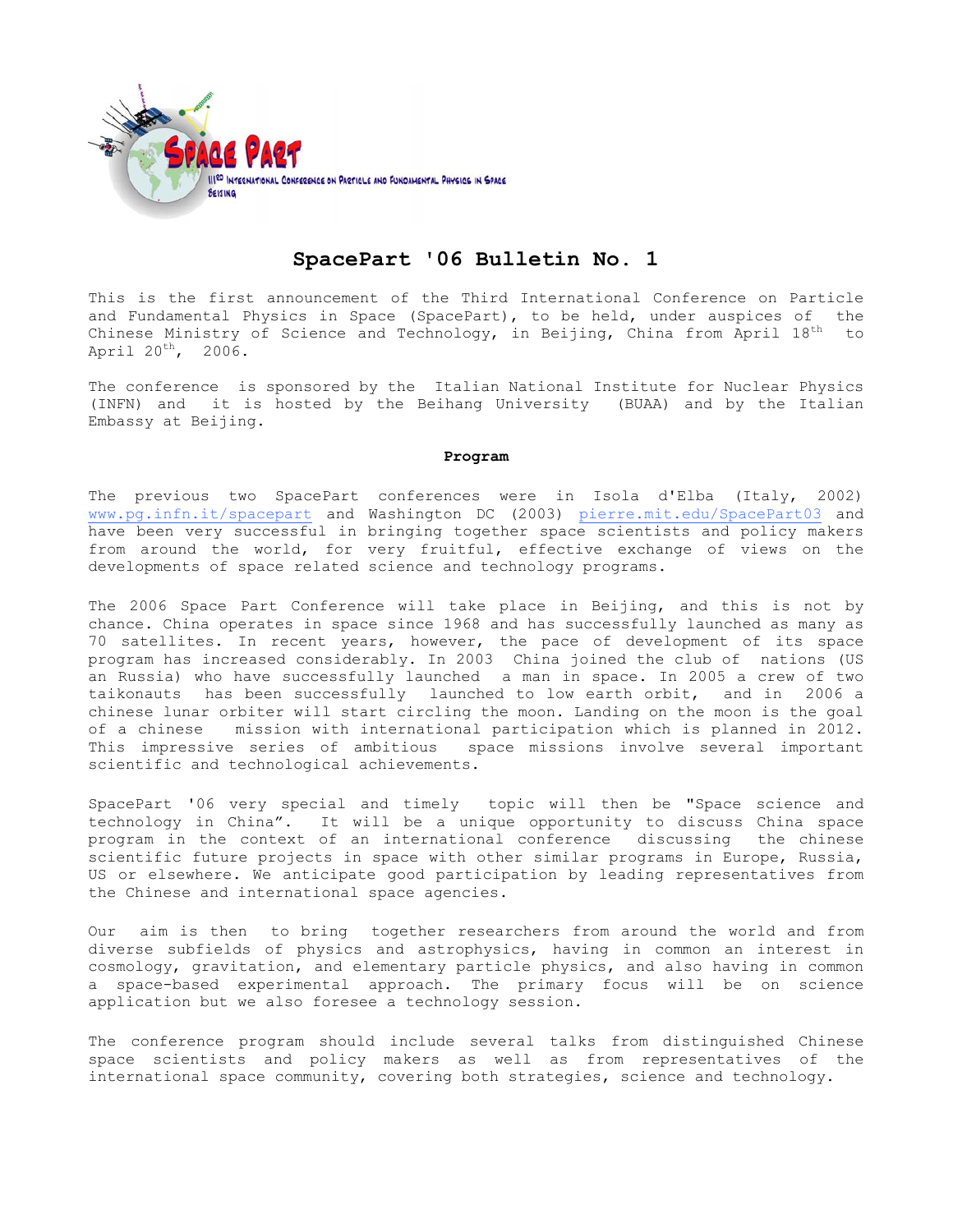The conference will be organized as a series of plenary half-day sessions. We also plan to have a reception sponsored by the Italian Embassy as well as a visit to the CASC facilites in Beijing.

A detailed preliminary program will be forwarded to participants with bulletin no. 2.

### **Attendance and Registration**

Attendance will be limited. Those interested in participating should register no later than January  $31^{st}$ , 2006.

Contributions to the meeting will be either talks or posters. Approximately half of the time will be devoted to invited reviews of important topics. Additional contributions will be included on a time-available basis. The average allocated time for presentations is expected to be 20 minutes. The final decision will be made by the organizers with the help of the International Advisory Committee. The International Advisory Committee and the organizers will notify in due time the authors of the acceptance or rejection of their contributions. Scientists interested in contributing to the scientific program are invited to fill in the proper section in the registration form. Contributors to the conference, for talks and posters as well, are requested to submit a brief abstract (preferably in LaTeX format via e-mail), 120 words or 15 lines maximum length, not later than January 31<sup>st</sup>, 2006. Contributors are expected to provide, upon arrival, an electronic version of their presentation for preliminary distribution at the Conference. The format will be indicated in the next bulletin.

As for the previous two conferences, the proceedings of Space Part '06 will be published on Nuclear Physics B.

#### **Conference Fee**

The conference fee for non Chinese participant will be 250 Euro, and will cover the cost of the coffee breaks, reception, and proceedings. Students and young people are encouraged to attend; therefore, we will provide a discounted conference fee of 125 Euro for students and persons within three years of obtaining their Ph.D. degree. Registrations will be accepted after January  $31^{st}$ , 2006, but for a fee of 300 Euro. In order to allow a wide participation of Chinese scientists and students a special registration package will be foreseen for Chinese participants.

#### **Accommodation**

The conference will be organized by Beihang University (BUAA), 37 Xue Yuan Road, Hai Dian District, Beijing, P. R. China [www.buaa.edu.cn](http://www.buaa.edu.cn/) and will take place in a nearby conference center.

Accomodation conditions and Hotel rates will be announced on the conference web page: [www.pg.infn.it/spacepart06](http://www.pg.infn.it/spacepart06) or [www.buaa.edu.cn/spacepart06](http://www.buaa.edu.cn/spacepart06)

#### **Payment**

Conference and accommodation fees must be paid in advance following the instructions on the SpacePart '06 website.

## **Important Dates**

Deadline for returning registration form: January  $31^{st}$ , 2006 Deadline for receipt of abstracts: January  $31^{st}$ , 2006 Final Program: March 31st 2006 Meeting sessions: April  $18^{th}$  - April  $20^{th}$ , 2006 Deadline for proceedings manuscripts July  $31^{st}$ , 2006